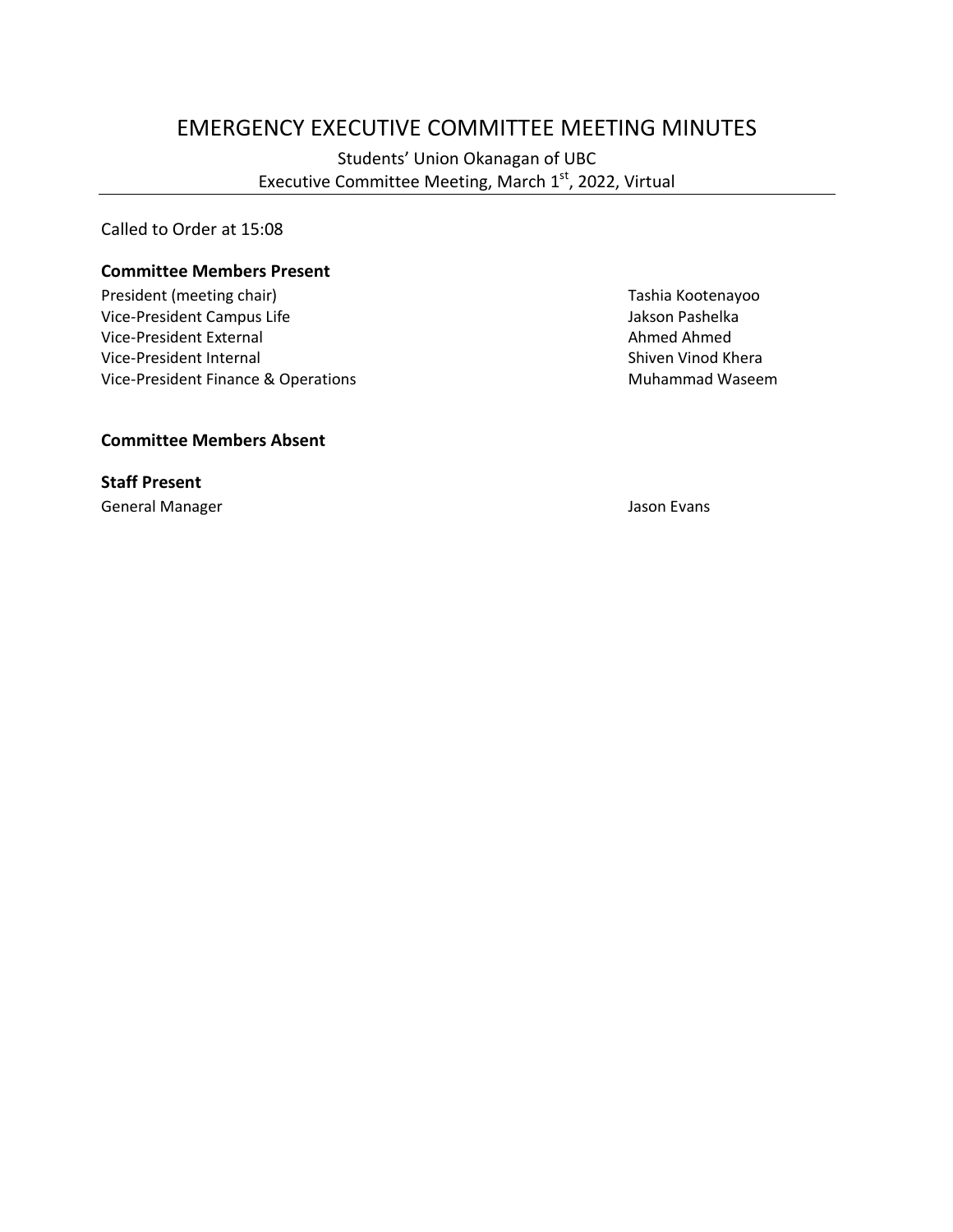#### **1.** ACKNOWLEDGEMENT OF TERRITORY

*We would like to acknowledge that we are on the traditional, ancestral territory of the Okanagan Nation. We would like to recognize that learning happened in this place long before this institution was established. It's important that we understand that we are very privileged to be living, working, and learning in these territories that are not our own.*

#### **2.** ADOPTION OF AGENDA

22/03/01.01 Waseem/Khera Be it resolved that the agenda be adopted. Carried

#### **3.** PRESENTATIONS

#### **4.** OLD BUSINESS

#### **4.1 Bursaries**

Khera requested an update from the Finance committee on SUO bursaries.

Waseem discussed the budget re-allocation process and reported that a set of recommendations will be provided to the Board of Directors in the coming weeks. He also overviewed year to date spending.

#### **4.2 Leases**

Ahmed discussed the concerns shared at the Board of Directors meeting on the Finance committee

#### **5.** NEW BUSINESS

### **5.1 Community Service Learning Project**

Khera provided an update on the CSL project and inquired on if the Students' Union would be able to collaborate, through engagement and promotion. He explained the project would cost four-thousand, five hundred dollars (\$4,500.00).

Ahmed left at 15:50

Waseem explained the sponsorship would require a terms of agreement, with focus on our involvement.

### **6.** INFORMATION ITEMS

### **6.1 Executive Oversight**

Kootenayoo explained the bi-weekly reports

Waseem requested collaborative approach

Evans discussed importance of accountability- change for next executive meeting

### **6.1 Meal Plan Flex Dollars**

This item was moved to the next meeting as the meeting lost quorum